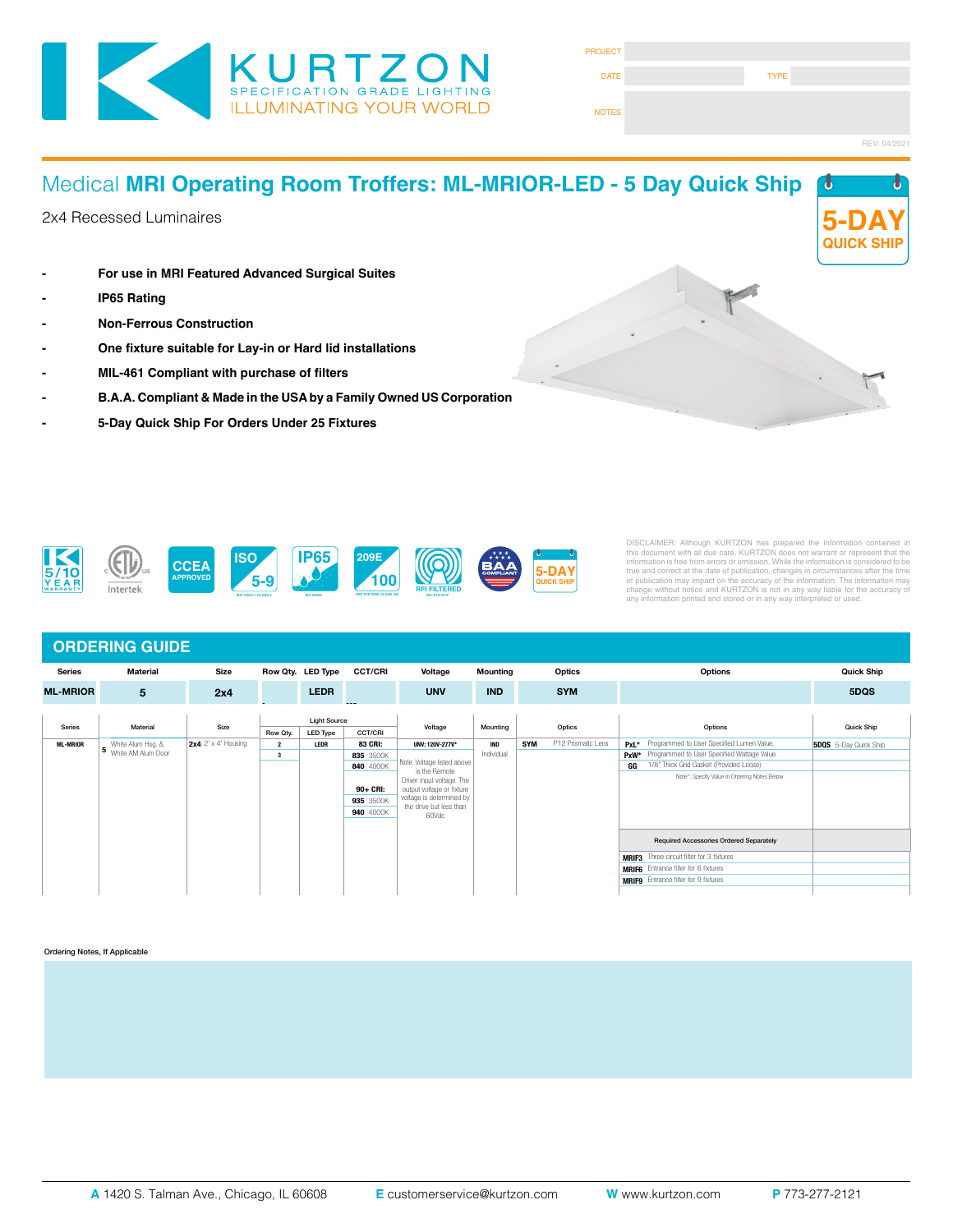

# Medical **MRI Operating Room Troffers: ML-MRIOR-LED - 5 Day Quick Ship**

2x4 Recessed Luminaires

#### **SPECIFICATIONS**

**HOUSING:** One piece, seam welded, hole free .040" 3003 aluminum construction. Complete construction is non-magnetic.

**DOOR FRAME:** .040" 3003 aluminum one piece inset door frame hinged to housing with two stainless steel cables. Secured by captive stainless steel screws.

GASKETS: Extruded closed cell Nitrile gasketing located at interface of door and housing. Silicone seal between lens and door frame. GG option provides a loose 1/8" thick adhesive backed gasket intended to adhere to the top face of a suspended grid ceiling for grid profiles that do not already have gasket on them.

**OPTICS:** Standard SYM lens provided is a P12 Prismatic Acrylic lens. The lens is installed with the smooth side of the lens facing the room for easy clean-ability.

**LEDS:** Commercially available in a wide variety of Color Temperature (CCT), FLUX, and CRI. Highly efficient and consistent color maintained to 3 SDMC for color critical applications. B50/L70 and compliant with Zhaga recognized hole patterns. Consult factory for LED options or configurations not listed below.

**ELECTRICAL:** Constant current static low voltage DC provided from included remote driver. Driver is designed to operate without affecting the measurement equipment. Drivers are 0-10v dimming standard and are supplied with the fixtures in an remote enclosure.Proprietary MRI Entrance filters comply with MIL-461 for conducted emissions and must be purchased separately.

**REFLECTOR:** Die formed non-ferrous metal with high reflectance white polyester powder coat finish. Typical reflectivity 92%.

**INSTALLATION:** Fixtures are supplied with .875" flattened knockouts for supply entry. Recessed housings have (4) swing out toggle arms that are used to draw the fixture in to the ceiling for hard lid installation without the need for a yoke hanger. The toggle arm adjuster bolts are accessible from the room side of the luminaire and the actual toggles can be used as means of establishing a seismic support for lay in ceiling installations.

**DOOR FINISH:** White Dupont Alesta using Agion silver ion antimicrobial powder coat finish standard.

**LISTINGS:** Military Standard 461F compliant for conducted and radiated emissions. IP65 rated for dust and water ingress. Suitable for 1700 PSI high pressure hosedowns. ETL listed per UL\_1598 for wet locations. Chicago Plenum Rated. Certified ISO-14644-1 for class 5 through class 9 cleanspaces. Certified Fed Std 209E for Class 100 through Class 100,000 cleanspaces. Drivers and LEDs are covered by a 5 year warranty, the remaining fixture is covered by a 10 year warranty. This product is Buy American Act (B.A.A.) compliant.

**5-DAY QUICK SHIP POLICY:** Quantity restriction of 25 fixtures. Once PO is received by 12:00 PM CST, shipping will occur within 5 business days. Standard freight applies. Expedited shipping to be paid by customer.

**Housing:** Non-magnetic stainless steel body and spun aluminum housing and plaster frame.

#### **PRODUCT DRAWINGS**



REV: 04/2021